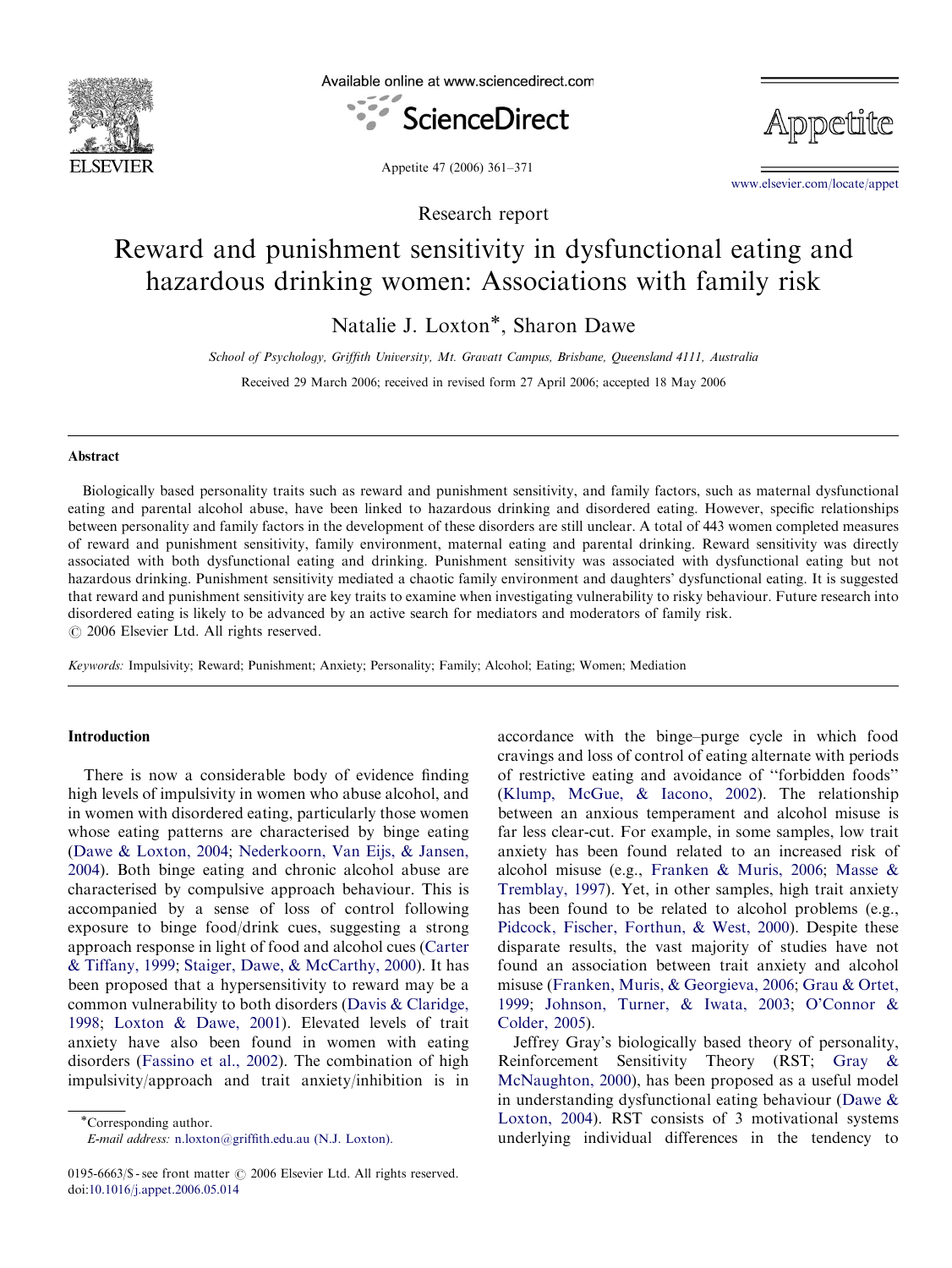approach appetitive stimuli and avoid aversive stimuli. The Behavioural Approach System (BAS) underpins individual differences in detecting and approaching rewarding stimuli. At the personality level this is referred to as Sensitivity to Reward. Individual differences in detecting and inhibiting behaviour in light of punishment reflects activation of 2 inter-related systems, the Fight, Flight, Freeze System (FFFS), which is sensitive to aversive stimuli, and the Behavioural Inhibition System (BIS), which is activated in approach-avoidance conflicts. Although representing 2 systems at the conceptual and biological levels, at the personality level individual differences in these 2 systems are referred to as ''sensitivity to punishment'' ([Gray](#page--1-0) & [McNaughton, 2000\)](#page--1-0).

The underlying neural pathways (primarily mesolimbic dopaminergic pathways) involved in reward sensitivity are those that are involved in the reinforcing effectiveness of drugs of abuse, food, sex and other naturally rewarding activities [\(Fowles, 2001\)](#page--1-0). Thus, it is not surprising that recent studies using specific measures of Gray's RST have found positive associations between reward sensitivity and dysfunctional eating and alcohol misuse [\(Davis, Strachan,](#page--1-0) [& Berkson, 2004;](#page--1-0) [Franken](#page--1-0) [& Muris, 2005](#page--1-0); [Knyazev,](#page--1-0) [Slobodskaya, Kharchenko, & Wilson, 2004](#page--1-0); [Loxton](#page--1-0) & [Dawe, 2001](#page--1-0)). Additionally, Gray's punishment sensitivity reflects inhibited behaviour under potentially punishing conditions. Those individuals with eating disorders tend to be characterised by periods of restrictive eating and associated with fear of negative evaluation. Again, punishment sensitivity has been found to be associated with dysfunctional eating [\(Loxton](#page--1-0) [& Dawe, 2001](#page--1-0); [Nederkoorn](#page--1-0) [et al., 2004\)](#page--1-0). Thus, RST appears to be a useful framework from which to study these 2 disorders.

Although individual differences in sensitivity to reward and punishment appear to be fruitful factors to further understanding the risk for disordered eating and alcohol misuse, personality traits are unlikely to be sole determinants in the development of disordered behaviour ([Clar](#page--1-0)[idge](#page--1-0) [& Davis, 2003\)](#page--1-0). There is converging evidence that family factors influence the expression of both eating disorders and alcohol use problems. For example, women with Bulimia Nervosa/Binge-Eating Disorder describe their families as high in conflict, criticism and overprotectiveness, and low in cohesion, empathy and emotional warmth [\(Hodges, Cochrane,](#page--1-0) [& Brewerton, 1998](#page--1-0)). Such family dynamics are similar to those reported by individuals with other psychiatric disorders, including substance abuse [\(Fair](#page--1-0)[burn, Welch, Doll, Davies, & O'Connor, 1997\)](#page--1-0). Thus, a dysfunctional family environment appears to be a relatively non-specific risk predisposing an individual to experience psychological problems. Other family factors found to be more specific risk factors in the development of dysfunctional eating include maternal disordered eating and parental attitude to appearance and weight [\(Fairburn et al., 1997](#page--1-0); [Laliberte, Boland,](#page--1-0) & [Leichner, 1999](#page--1-0)). Similarly, parental alcohol problems have been consistently associated with alcohol problems in their children ([Rhee et al., 2003\)](#page--1-0).

However, not all children who come from at-risk families develop problems themselves. Other factors, such as personality, are likely to mediate or moderate parental pathology and family environment. [Polivy and Herman](#page--1-0) [\(2002\)](#page--1-0) have raised the question as to the exact mechanisms involved in the familial transmission of disordered behaviour. It is possible that personality traits act as pathway variables between dysfunctional family environments and disordered behaviour (i.e., personality mediates family risk). For instance, trait anxiety has been proposed as a potential mediating variable between a chaotic family environment and dysfunctional eating and hazardous drinking in young adults. College women from a chaotic family have been found to be more harm avoidant, and in turn, more likely to abuse alcohol and engage in dysfunctional eating [\(Pidcock et al., 2000\)](#page--1-0). The authors suggested that exposure to a stressful family background (e.g., parental alcohol abuse and/or a dysfunctional family environment) increases sensitivity to potential threat in the environment, and that alcohol and other substances may be used to alleviate elevated anxiety. Likewise, parental alcohol abuse has been found to be associated with environmental stress and increased adolescent negative affect, which in turn, was predictive of greater substance misuse [\(Chassin,](#page--1-0) [Curren, Hussong,](#page--1-0) [& Colder, 1996\)](#page--1-0). However, no studies have tested whether heightened anxiety (i.e., punishment sensitivity) mediates a family history of disordered eating and daughters' disordered eating.

Children of parents with alcohol problems, or from a dysfunctional family environment report higher levels of impulsiveness, and in turn, report greater drug and alcohol use and abuse [\(Sher, Walitzer, Wood, & Brent, 1991\)](#page--1-0). Given the biological basis of reward sensitivity, and the heightened impulsivity in children of parents with alcohol problems, reward sensitivity may also act as a familytransmitted vulnerability to misuse alcohol and other reinforcing substances, such as dysfunctional eating. Again, no study has investigated whether impulsivity (i.e., reward sensitivity) mediates maternal dysfunctional eating and daughter's dysfunctional eating.

Alternatively, personality may moderate the relationship between a positive family history and the development of dysfunctional eating or alcohol problems. For instance, although having a family background in which there is an emphasis on weight and appearance has been found to be associated with an increased likelihood of disordered eating in daughters, anxious women from such families have reported a greater level of dysfunctional eating than nonanxious women [\(Davis, Shuster, Blackmore, & Fox, 2004\)](#page--1-0). Likewise, impulsive, novelty-seeking men and women with dysfunctional family histories have been found to be at even greater risk for alcohol-related problems than low impulsive men and women from similar backgrounds [\(Sher, Trull, Bartholow, & Vieth, 1999](#page--1-0)). However, with the exception of [Davis, Shuster et al. \(2004\),](#page--1-0) no other study has looked at possible interactions between impulsivity/ anxiety and maternal eating on daughter's eating.